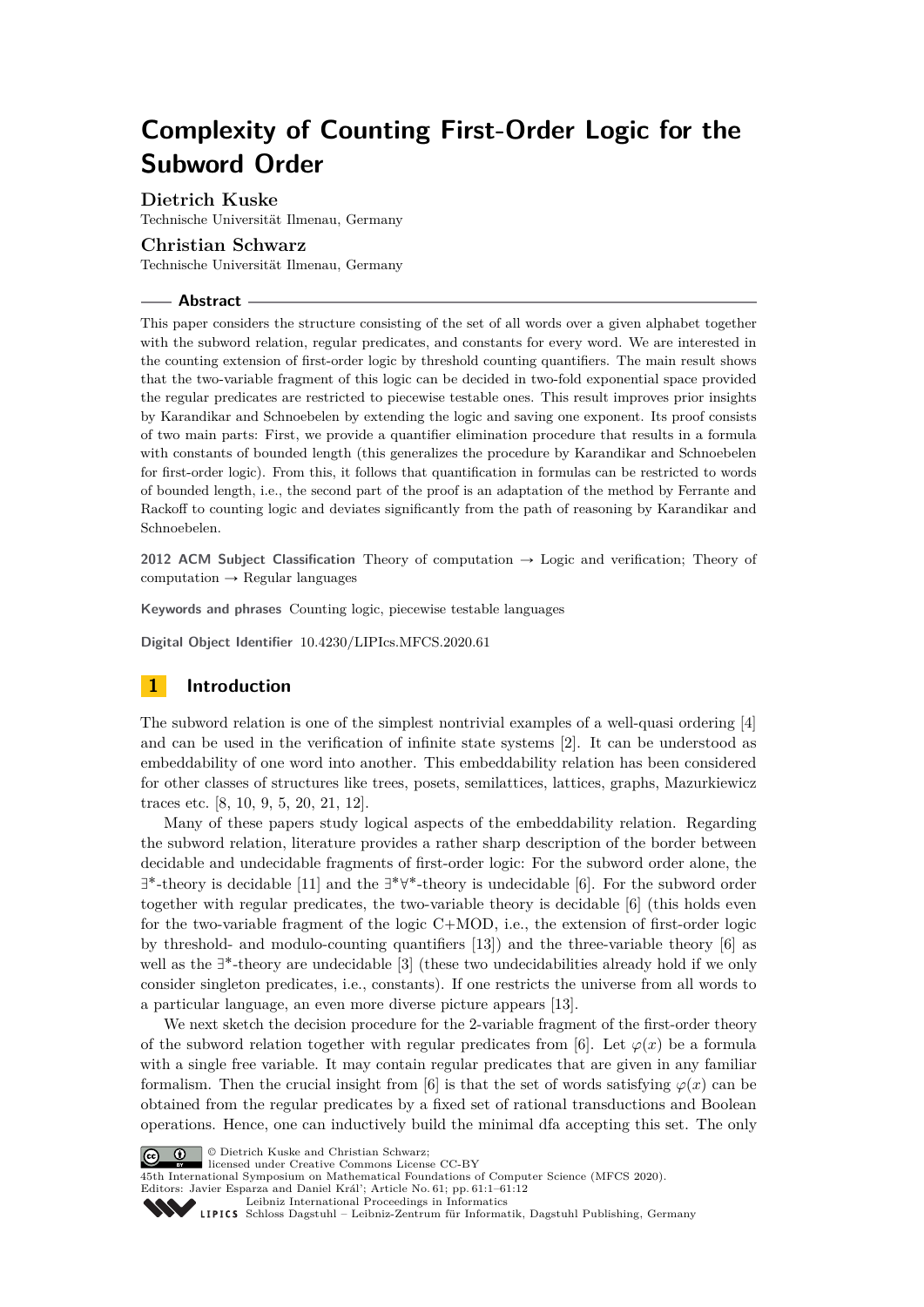#### **61:2 Complexity of Counting First-Order Logic for the Subword Order**

known upper bound for this minimal dfa is non-elementary since any quantification requires to apply one of the rational transductions to the language of a minimal dfa (which leads to an nfa) and then to determinize and minimize this nfa. The crucial insight from the follow-up paper [\[7\]](#page-10-5) by the same authors is that the size of these minimal dfas is at most triply exponential if, instead of regular predicates, one allows constants, only (alternatively: singleton predicates). Since determinisation and minimisation of an nfa can be done in space polynomial in the resulting minimal dfa (and logarithmic in the nfa), the above construction can be carried out in three-fold exponential space<sup>[1](#page-1-0)</sup> which is also an upper bound for the said theory (the best lower bound we know so far is PSPACE [\[6\]](#page-10-3)). This bound on the size of the minimal dfas is possible since all defined languages are piecewise testable [\[18\]](#page-11-9). A useful complexity measure for piecewise testable languages is their height. The new and innovative contribution of the proof from [\[7\]](#page-10-5) are bounds for the height of the upwards closure  $L\uparrow$ , the downwards closure  $L\downarrow$ , and the incomparability set  $L\parallel$  of a piecewise testable language  $L$ ; these new bounds are polynomial in the height of *L* (assuming a fixed alphabet).[2](#page-1-1)

We improve this 3EXPSPACE upper bound for the theory in three aspects:

- **1.** We prove an upper bound of two-fold exponential space.
- **2.** We allow piecewise testable predicates given by so-called pt-nfas [\[15,](#page-11-10) [16\]](#page-11-11) (which are more succinct than minimal dfas). Further, the upper bound is measured in the *depth* of these pt-nfas as opposed to their *size*.

I Remark. Any piecewise testable predicate can be defined in the one-variable fragment of first-order logic. Consequently, these predicates do not increase the expressive power. Since a pt-nfa of depth *k* accepts a piecewise testable language of height *k*, the naive translation of a pt-nfa into a formula yields a formula of size exponential in the depth of the pt-nfa. As to whether this size increase is necessary seems not to be known.

**3.** We extend first-order logic by threshold counting quantifiers  $\exists \geq t$  (from [\[13\]](#page-11-7), we know that this theory is decidable, even with regular predicates).

Following and extending the ideas from [\[7\]](#page-10-5), we first prove new results on the height of piecewise testable languages. Namely, we extend the above mentioned results about  $L \uparrow, L \downarrow$ , and  $L \|$  to, e.g.,  $L \uparrow_{\geq t}$ , the set of words that have *t* subwords in *L* (and similarly for  $L \downarrow^{\geq t}$ and  $L\Vert^{\geq t}$ ). These considerations can be found in Section [3.](#page-4-0)

From these results, it follows that the language *L* defined by a formula (that uses threshold counting quantifiers and piecewise testable predicates given by pt-nfas) is piecewise testable of height at most doubly exponential in the size of the formula (Theorem [19\)](#page-8-0).

 $\triangleright$  Remark. Consequently, the language *L* can be defined by a quantifier-free first-order formula. It follows that also the addition of counting quantifiers  $\exists^{\geq t}$  does not increase the expressive power of the logic. But the use of counting quantifiers allows to write exponentially more succinct formulas (Theorem [21\)](#page-9-0).

So far, this parallels the development in [\[7\]](#page-10-5) where the corresponding result was shown for first-order logic. But at this point, instead of building automata (as done in [\[7\]](#page-10-5)), we follow another path of argument, that is an adaptation of Ferrante and Rackoff's method [\[1\]](#page-10-6).

The language-theoretic considerations imply that any formula is equivalent to a quantifierfree formula that uses constants of doubly exponential length and no piecewise testable

<span id="page-1-0"></span><sup>&</sup>lt;sup>1</sup> The claim of three-fold exponential time from [\[7,](#page-10-5) Theorem 7.5] is not supported by the proof idea [\[17\]](#page-11-12).

<span id="page-1-1"></span><sup>&</sup>lt;sup>2</sup> This view indicates that the result from [\[7\]](#page-10-5) can be improved by allowing, instead of singleton predicates, piecewise testable predicates given by minimal dfas. Also then, the algorithm from [\[6\]](#page-10-3) should run in three-fold exponential space.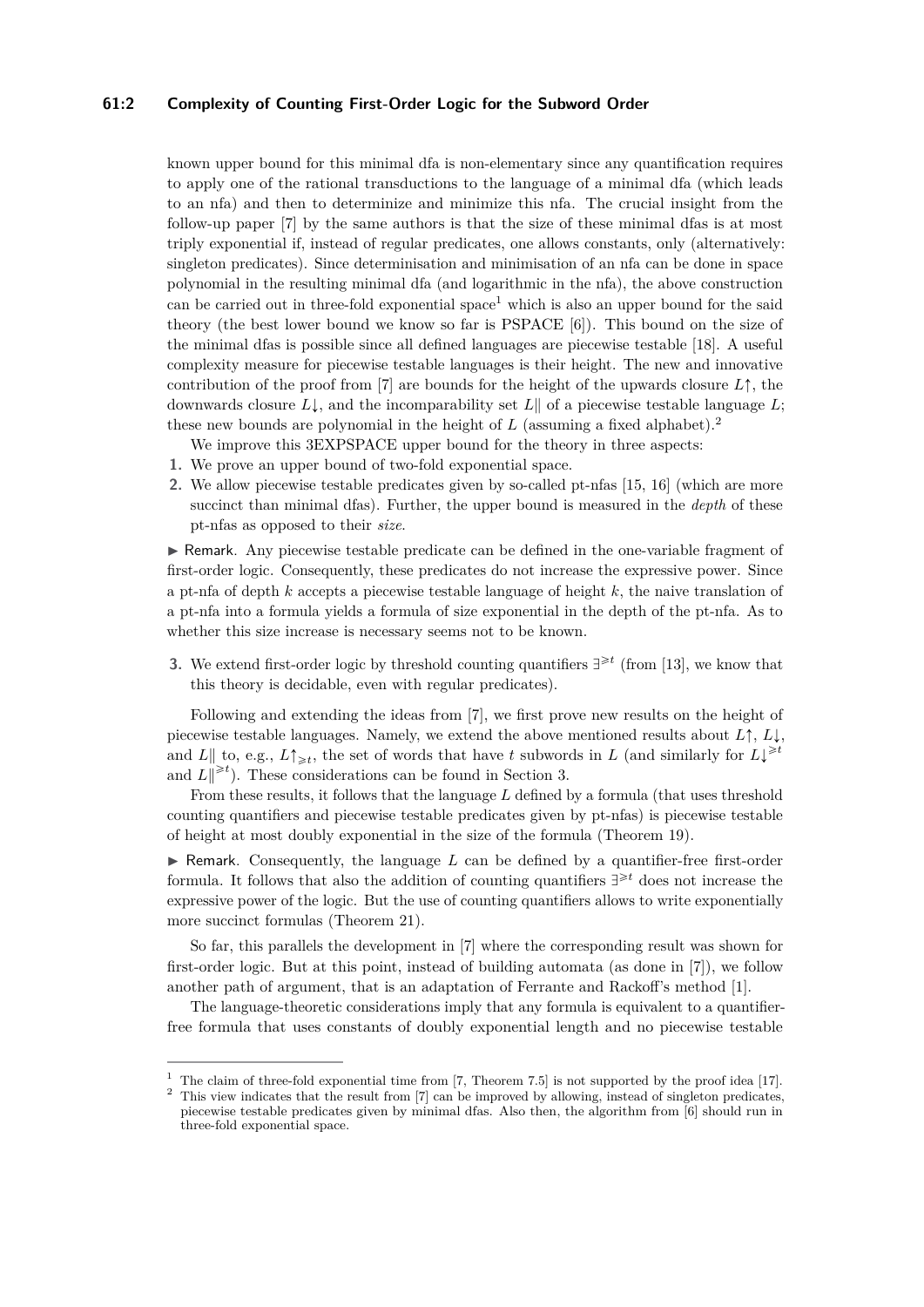predicates (Corollary [20\)](#page-8-1). From this, we derive that quantification in formulas can be restricted to words of doubly exponential length. This implies that the 2-variable fragment of the threshold counting extension of first-order logic becomes decidable in two-fold exponential space (allowing piecewise testable predicates in the formula given by pt-nfas).

# **2 Definitions and Main Results**

Throughout this paper, we fix an alphabet  $\Sigma$ . We denote by  $\Sigma^*$  the set of (finite) words over  $\Sigma$ . A word  $u \in \Sigma^*$  is a *subword* of  $v \in \Sigma^*$  if  $u = u_1 u_2 \ldots u_n$  and  $v = v_0 u_1 v_1 u_2 v_2 \cdots u_n v_n$ for some  $n \in \mathbb{N}$  and  $u_i, v_i \in \Sigma^*$ . We write  $u \sqsubseteq v$  for this fact.

# **2.1 Piecewise Testable Languages and the Main Result for Language Theorists**

The length of a word  $u \in \Sigma^*$  is denoted  $|u|$ ,  $\Sigma^{\leq n}$  denotes the set of words of length  $\leq n$ . We next define Simon's congruences  $\sim_n$  that play an important role in our considerations.

**• Definition 1.** Let  $u, v \in \Sigma^*$  and  $n \in \mathbb{N}$ . Then *u* and *v* are *n*-equivalent *(denoted*  $u \sim_n v$ ) *if they have the same subwords of length*  $\leq n$ *. We denote by*  $[u]_n$  *the equivalence class containing the word u wrt. the equivalence relation*  $\sim_n$ *.* 

A language  $L \subseteq \Sigma^*$  is *piecewise testable* if there exists  $n \in \mathbb{N}$  such that *L* is a union of languages  $[u]_n$  for some words  $u \in \Sigma^*$ . The minimal such *n* is called the *height* of *L*. We write PT(*n*) for the class of piecewise testable languages of height  $\leq n$ . Note that  $PT(n) \subseteq PT(n + 1)$ .

Let  $L \subseteq \Sigma^*$  be piecewise testable. Then the upwards closure  $L \uparrow$ , the downwards closure  $L\downarrow$  and the incomparability set  $L\parallel$  are all piecewise testable of height polynomial in that of *L* (the degree of the polynomial is the size of the alphabet  $\Sigma$ ) [\[7\]](#page-10-5). We will extend these results to the following more general operations.

Let  $L \subseteq \Sigma^*$  be some language and  $t \in \mathbb{N}$  some threshold. Then

$$
L\uparrow_{\geq t} = \{v \in \Sigma^* \mid \exists u_1, \dots, u_t \in L: \ u_i \sqsubseteq v \text{ for all } 1 \leq i \leq t \text{ and } u_i \neq u_j \text{ for all } 1 \leq i < j \leq t\}
$$

denotes the set of words *v* that have *t* subwords in *L*. In particular,  $L \uparrow_{\geq 0} = \Sigma^*$  and  $L \uparrow_{\geq 1}$  is the usual upwards closure  $L \uparrow$  of *L*. Note that any set  $L \uparrow \geq t$  is *upwards closed* and therefore piecewise testable.

The set

$$
L\downarrow^{\geq t} = \{ u \in \Sigma^* \mid \exists v_1, \dots, v_t \in L: u \sqsubseteq v_i \text{ for all } 1 \leq i \leq t \text{ and } v_i \neq v_j \text{ for all } 1 \leq i < j \leq t \}
$$

consists of all words *u* that have *t* superwords in *L*; the above remarks on  $L\uparrow_{\geq t}$  apply *mutatis mutandis*.

For two words *u* and *v*, we write  $u||v$  if neither *u* is a subword of *v* nor *vice versa*; we say that *u* and *v* are *incomparable*. Then let

$$
L \rVert^{\geq t} = \{ v \in \Sigma^* \mid \exists u_1, \dots, u_t \in L: \quad u_i \rVert v \text{ for all } 1 \leq i \leq t \text{ and } u_i \neq u_j \text{ for all } 1 \leq i < j \leq t \}
$$

contain all words *v* that are incomparable with *t* words from *L*.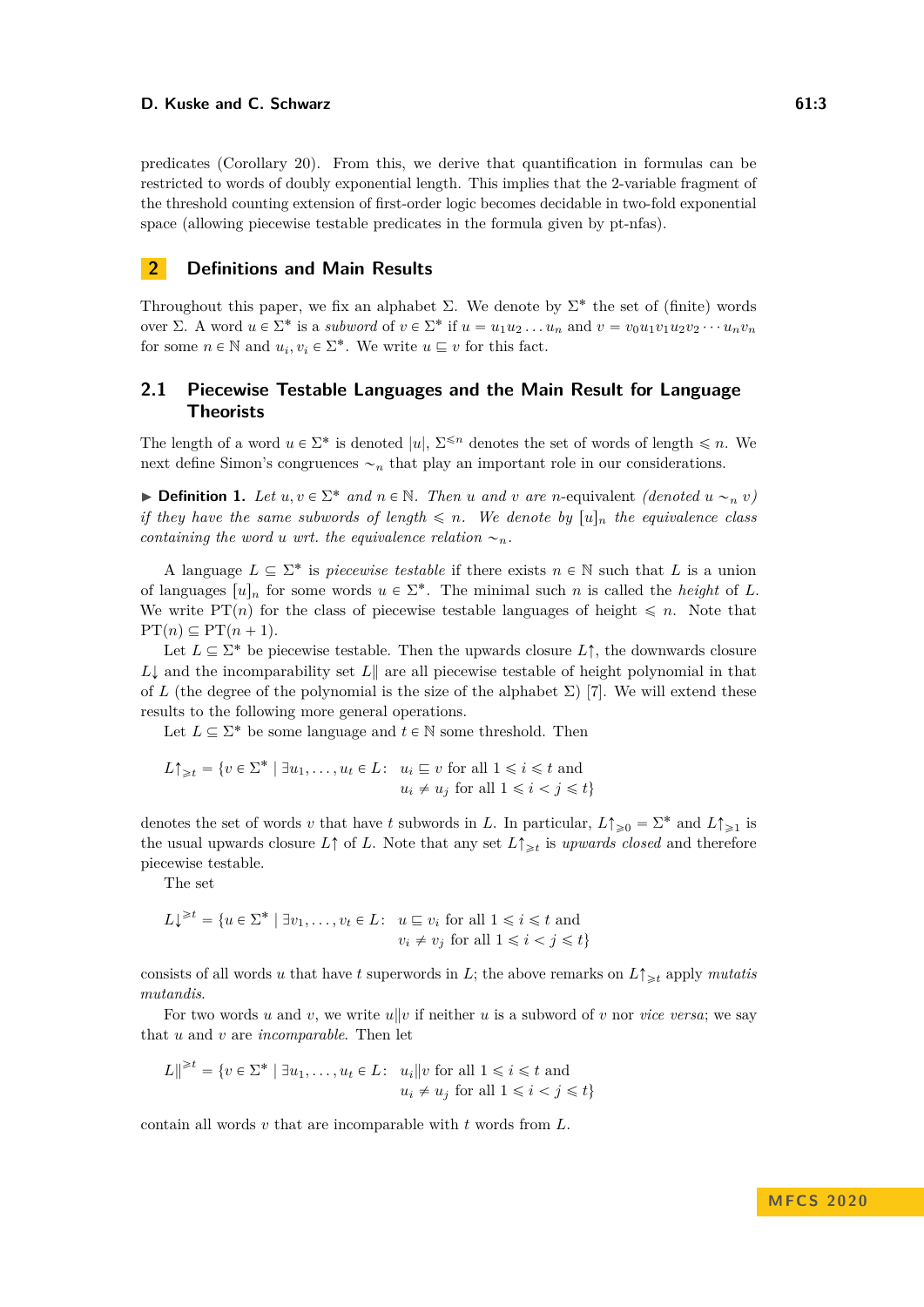#### **61:4 Complexity of Counting First-Order Logic for the Subword Order**

The function  $g_{\vert \Sigma \vert}$  that will bound the height of the resulting languages  $L\uparrow_{\geq t}$  etc. is defined as follows: Let  $n \in \mathbb{N}$ . Then  $\sim_n$  has only finitely many equivalence classes. Let  $g_{|\Sigma|}(n)$  be minimal such that every equivalence class  $[x]_n$  contains some word of length  $\leq g_{|\Sigma|}(n)$ . Then  $n \leq g_{\vert \Sigma \vert}(n) \leq g_{\vert \Sigma \vert}(n+1)$  for all  $n \in \mathbb{N}$ . From [\[7,](#page-10-5) Theorem 3.7 and Eq. (3.12)], we know that  $g_{\vert \Sigma \vert}(n) \leqslant (n+2)^{\vert \Sigma \vert}.$ 

The main result for language theorists now reads has follows (for the proof, see Section [3\)](#page-4-0), it generalizes [\[7,](#page-10-5) Theorems 4.4, 5.5, and 6.1] from  $t = 1$  to general thresholds.

<span id="page-3-0"></span>**Theorem 2.** Let  $\Sigma$  be some alphabet,  $n, t \in \mathbb{N}$ , and  $L \subseteq \Sigma^*$  be a piecewise testable language *of height*  $\leq n$ *. Then the following hold:* 

- **1.**  $L \uparrow \geq t$  is piecewise testable of height  $\leq g_{\mid \Sigma \mid}(n) + t 1$ .
- **2.**  $L\uparrow \geq t$  is piecewise testable of height  $\leq \frac{g}{\vert \Sigma \vert} (n) + t 1$ .<br> **2.**  $L\downarrow^{\geq t}$  is piecewise testable of height  $\leq (\vert \Sigma \vert + 1) \cdot \left( \frac{g}{\vert \Sigma \vert} (n) + 1 \right)$ *(note that this upper bound does not depend on t).*
- **3.**  $L \parallel \geq t$  is piecewise testable of height  $\leq g_{\mid \Sigma \mid}(n) + t$ .

Before we turn attention to a consequence in logic, we shortly recall some results on the relation of nfas and piecewise testable languages.

There are different characterisations of piecewise testable languages using nfas, we only rely on one by Masopust and Thomazo [\[15,](#page-11-10) [16\]](#page-11-11): a *pt-nfa* is a partially ordered and complete nfa that satisfies the UMS-property (the details are of no importance for our considerations) [\[15,](#page-11-10) Definition 3]. A language is piecewise testable iff it is accepted by some pt-nfa [\[16,](#page-11-11) Theorem 25]. Further, the depth  $||A||$  of a pt-nfa (i.e., the maximal length of a simple path in the nfa) bounds the height of the accepted language [\[15,](#page-11-10) Theorem 8].

# **2.2 The Logic C<sup>2</sup> and the Main Result for Logicians**

Let NFA be the set of all nfas over the alphabet  $\Sigma$ . Consider the structure

$$
\mathcal{S} = \left(\Sigma^*, \sqsubseteq, \left(L(\mathcal{A})\right)_{\mathcal{A}\in \mathrm{NFA}}, (w)_{w\in \Sigma^*}\right)
$$

whose universe is the set of words, whose only binary relation is the subword relation, that has a unary relation  $L(\mathcal{A})$  for each nfa  $\mathcal{A} \in \text{NFA}$  and a constant for every word over  $\Sigma$ .

We can make statements about this structure using some variant of classical first-order logic. To control the use of nfas in these formulas, let  $A \subseteq NFA$  be a set of nfas (e.g.,  $A = NFA$ ,  $A = \emptyset$ , or  $A = p$ tNFA  $\subseteq$  NFA which is the set of pt-nfas). Then formulas from  $\mathrm{C}_\mathrm{A}^2$  are defined by the following syntax:

$$
\varphi := c \sqsubseteq d \mid c = d \mid c \in L(\mathcal{A}) \mid \varphi \vee \varphi \mid \neg \varphi \mid \exists^{\geqslant t} z \varphi
$$

where *c*, *d* are variables from  $\{x, y\}$  or words from  $\Sigma^*$ ,  $A \in A$  is some nfa over  $\Sigma$ ,  $t \in \mathbb{N}$ , and  $z \in \{x, y\}$  is a variable. Note that we allow only the variables *x* and *y*. The semantics of these formulas is defined in the obvious way with the understanding that  $\exists^{\geq t} x \varphi$  holds if there are *t* mutually distinct words that all make the formula  $\varphi$  true. Consequently  $\exists^{\geq 1}$  is the usual existential quantifier and  $\exists^{\geq 0} x \varphi$  is always true. Let  $\mathrm{FO}_{\mathrm{A}}^2$  denote the subset of  $\mathrm{C}_{\mathrm{A}}^2$ that only uses the quantifier  $\exists^{\geq 1}$ , i.e., the classical first-order quantifier.

For arbitrary structures, the introduction of threshold counting quantifiers  $\exists^{\geq t}$  in conjunction with the restriction to two variables extends the expressive power. Later, we will see that in our context, the logics  $C_{\text{ptNFA}}^2$  and  $\text{FO}_\varnothing^2$  are equally expressive (Corollary [20\)](#page-8-1), but  $C_{\text{ptNFA}}^2$  is exponentially more succinct than  $\text{FO}_\varnothing^2$  by Theorem [21.](#page-9-0)

As a side remark, we prove that constants of length  $\leq 2$  suffice for the whole expressive power.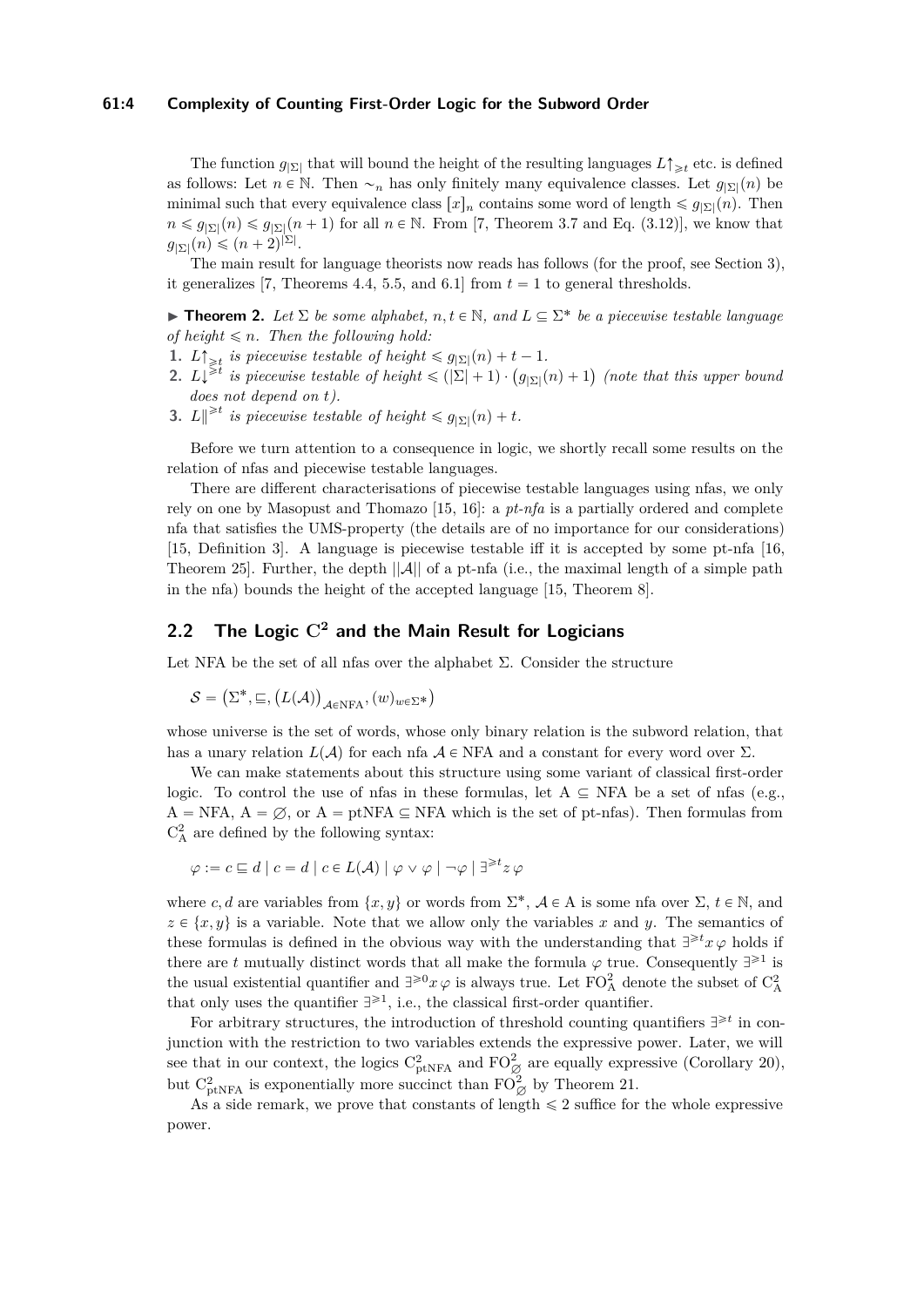**Theorem 3.** Let  $A \subseteq NFA$ *. For every formula*  $\varphi \in C_A^2$ *, there exists an equivalent formula*  $\psi \in C_A^2$  *that uses constants of length*  $\leq 2$ *, only. The same applies to the logic*  $FO_A^2$ *.* 

**Proof.** It suffices to produce, for every word  $w \in \Sigma^*$ , a formula  $\lambda_w(x) \in \mathrm{FO}_{\varnothing}^2$  using at most constants of length  $\leq 2$  such that *w* is the only word satisfying  $\lambda_w(x)$ .

For  $n \in \mathbb{N}$ , there are formulas  $\alpha_n(x)$  expressing  $|x| \geq n$ .

For  $|w| \leq 2$ , the formula  $\lambda_w(x)$  is simply  $x = w$ . Now let  $|w| > 2$ . Set  $m = |n/2| + 1 < n$ and  $S_w = \{u \in \Sigma^{\leq m} \mid u \sqsubseteq w\}$ . By [\[14,](#page-11-13) Theorem 6.2.16], *w* is the only word of length  $|w|$ such that  $S_w$  is the set of subwords of *w* of length  $\leq m$ . Since this can, using the formulas  $\alpha_n(x)$  and induction, be expressed by a formula from  $FO^2_{\emptyset}$ , the claim follows.

The size of a formula is defined with the understanding that the size  $|\mathcal{A}|$  of an nfa  $\mathcal{A}$  is its number of states, the size of a variable is 1, the size of a word is its length, and the size of the quantifier  $\exists^{\geq t}$  is the length  $|\text{bin}(t)|$  of the binary encoding of *t*.

Besides the size, we also define the *norm*  $||\varphi||$  of a formula  $\varphi$  from  $C^2_{ptNFA}$ :

| $  c \sqsubseteq d   =   c = d   = \max( c ,  d ),$               | $  c \in L(\mathcal{A})   = \max( c ,   \mathcal{A}  ),$ |
|-------------------------------------------------------------------|----------------------------------------------------------|
| $  \alpha \vee \beta   = \max(  \alpha  ,   \beta  ),$            | $  \neg \beta   =   \beta  $ , and                       |
| $  \exists^{\geq t} x \varphi   =  \text{bin}(t)  +   \varphi  .$ |                                                          |

This norm ||*ϕ*|| is similar to the quantifier depth. Note that, in particular, ||*ϕ*|| bounds the length of constants and the depth of pt-nfas occurring in  $\varphi$ . Note further that  $||\varphi|| \leq |\varphi|$ holds for any formula  $\varphi$ .

From Theorem [2,](#page-3-0) we infer in Section [4](#page-8-2) that all definable languages are piecewise testable of bounded height (Theorem [19\)](#page-8-0). This allows to derive a quantifier elimination result that reads as follows:

► **Corollary 20.** *Let*  $c = 2 \cdot |\Sigma|$ *. Every*  $C_{ptNFA}^2$ *-formula*  $\varphi$  *is equivalent to some quantifierand automata-free formula*  $\psi \in \mathrm{FO}_{\varnothing}^2$  with  $||\psi|| < 2^{c^{2||\varphi||}}$ .

Karandikar and Schnoebelen [\[7\]](#page-10-5) showed that any non-empty piecewise testable language of height *n* has elements of length polynomial in *n*. Based on Corollary [20,](#page-8-1) we can therefore restrict quantification in a formula  $\varphi$  to "short words" implying our main result for logicians.

**Theorem 24.** *The*  $C_{\text{ptNFA}}^2$ -theory of S is decidable in doubly exponential space.

# <span id="page-4-0"></span>**3 Closure of the Class of Piecewise Testable Languages**

The purpose of this section is to indicate how Theorem [2](#page-3-0) can be proved.

#### **3.1 Notions and Results Used in the Proof**

<span id="page-4-5"></span>A set of words *L* is *convex* if  $u, w \in L$  and  $u \subseteq v \subseteq w$  imply  $v \in L$ .

**I Lemma 4** (compiled in [\[7\]](#page-10-5)). Let  $u, v, v' \in \Sigma^*$ ,  $a, b \in \Sigma$ , and  $n \in \mathbb{N}$ .

<span id="page-4-1"></span>**1.** *The equivalence class*  $[u]_n$  *is convex.* 

<span id="page-4-2"></span>**2.** If  $u \sim_n v$ , then there exists  $w \in [u]_n$  with  $u, v \subseteq w$ .

<span id="page-4-3"></span>**3.** If  $uv \sim_n uav$ , then  $uv \sim_n u a^{\ell}v$  for all  $\ell \in \mathbb{N}$ .

<span id="page-4-4"></span>**4.** *The equivalence class*  $[u]_n$  *is infinite or a singleton.*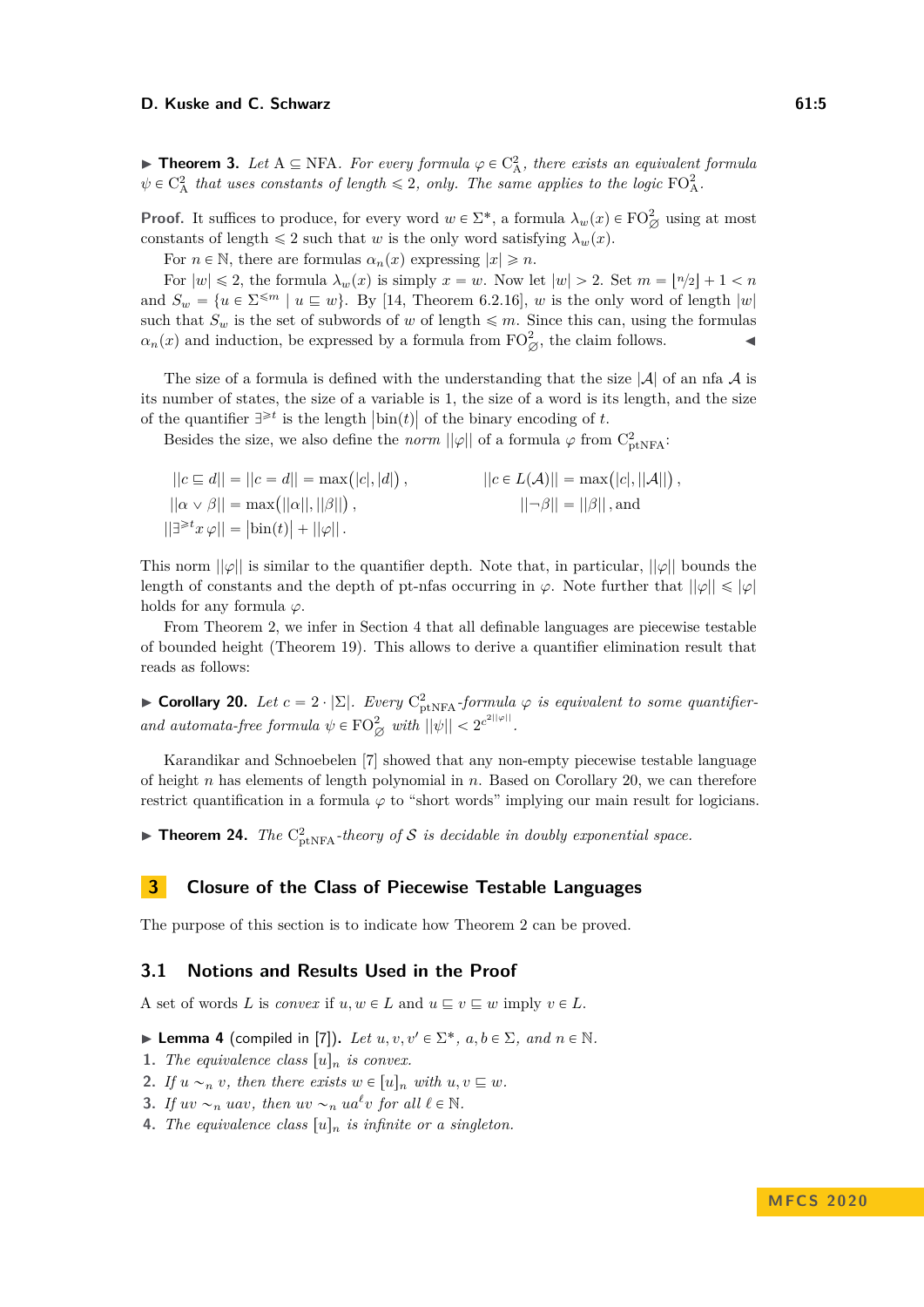#### **61:6 Complexity of Counting First-Order Logic for the Subword Order**

**Proof (cited from [\[7\]](#page-10-5)).** [\(1\)](#page-4-1) is by combining the definition of  $\sim_n$  with the observation  $\{u\}$  $\{v\}$  provided  $u \sqsubseteq v$ . [\(2\)](#page-4-2) is [\[19,](#page-11-14) Lemma 6] (cf. [\[14,](#page-11-13) Thm. 6.2.6] for an alternative proof). [\(3\)](#page-4-3) is in the proof of  $[14, Corollary 6.2.8]$  $[14, Corollary 6.2.8]$ . Finally,  $(4)$  follows from  $(1), (2),$  $(1), (2),$  $(1), (2),$  $(1), (2),$  and  $(3)$ .

An example of a singleton equivalence class is  $[u]_{|u|+1}$  for any  $u \in \Sigma^*$ ; if *u* contains two distinct letters, then even  $[u]_{|u|} = \{u\}$  (but  $[aa]_2 = aaa^*$ ).

Since  $\Sigma^{\leq n}$  is finite, there are only finitely many equivalence classes of  $\sim_n$ . Hence, for any  $n \in \mathbb{N}$ , there are only finitely many languages  $L \subseteq \Sigma^*$  in PT $(n)$  and this class is closed under Boolean operations.

For a set  $L \subseteq \Sigma^*$  of words, let  $\min(L)$  denote the set of words  $v \in L$  that have no proper subword in *L*. Since the subword relation is well-founded, any word from *L* is a superword of some word from  $\min(L)$ , i.e.,  $L \subseteq \min(L)$ <sup> $\uparrow$ </sup>.

Imre Simon found a description of the set of minimal elements of an equivalence class  $[u]_n$  that uses the following concept. For a set  $B \subseteq \Sigma$ , let  $\text{Perm}(B) \subseteq \Sigma^*$  denote the set of  $[u]_n$  that uses the following concept. For a set  $B \subseteq \Sigma$ , let  $\text{Perm}(B) \subseteq \Sigma^*$  denote the set of permutations of *B* seen as words (e.g.,  $\text{Perm}(\{a, b\}) = \{ab, ba\}$  and  $\text{Perm}(\emptyset) = \{\varepsilon\}$ ). For sets  $B_i \subseteq \Sigma$ , define  $\text{Perm}(B_1, B_2, \ldots, B_k) = \text{Perm}(B_1)\text{Perm}(B_2) \cdots \text{Perm}(B_k)$ . For instance,  $B_i \subseteq \Sigma$ , define  $\text{Perm}(B_1, B_2, \ldots, B_k) = \text{Perm}(B_1) \text{Perm}(B_2) \cdots \text{Perm}(B_k)$ . For instanant  $\text{Perm}(\{a\}, \{b\}, \{c\}) = \{abc\}$  while  $\text{Perm}(\{a, b\}, \{c\}) = \{abc, bac\}$  for all letters  $a, b, c \in \Sigma$ .

<span id="page-5-0"></span>**Findmen 5** ([\[18\]](#page-11-9), cf. [\[14,](#page-11-13) Theorem 6.2.9]). Let  $n \in \mathbb{N}$  and  $u \in \Sigma^*$ . Then there exist  $k \in \mathbb{N}$  $and B_1, B_2, \ldots, B_k \subseteq \Sigma \text{ with } \min([u]_n) = \text{Perm}(B_1, B_2, \ldots, B_k).$ 

Deleting all empty sets from the tuple  $(B_1, B_2, \ldots, B_k)$  makes the above presentation of Deleting all empty sets from the tuple  $(B_1, B_2, \ldots, B_k)$  makes the above presentation of  $\min([u]_n)$  unique. By Theorem [5,](#page-5-0) all words from  $\min([u]_n)$  have the same length  $\sum_{1 \leq i \leq k} |B_i|$ which is  $\leq \lim_{n \to \infty} p_n$  (by the very definition of that function) and therefore  $\leq (n+2)^{|\Sigma|}$  (by [\[7,](#page-10-5) Theorem 3.7 and Eq. (3.12)]).

**Find 1 Find 1 6.** *Let*  $\Sigma$  *be an alphabet,*  $w \in \Sigma^*$ *, and*  $n \in \mathbb{N}$ *. Then there exists a word*  $v \sim_n w$  $with |v| \leq g_{|\Sigma|}(n)$  and  $v \sqsubseteq w$ .

Recall that  $g_{\vert \Sigma \vert}(n) \leqslant (n+2)^{\vert \Sigma \vert}$  by [\[7,](#page-10-5) Theorem 3.7 and Eq. (3.12)].

**Proof.** Since the subword order is well-founded, there exist  $u, v \in min([w]_n)$  with  $|u| \leq q_{|\Sigma|}(n)$ and  $v \subseteq w$ . Theorem [5](#page-5-0) implies  $|v| = |u| \leq g_{|\Sigma|}(n)$ .

## **3.2 Upward Closures**

The following result verifies Theorem [2\(](#page-3-0)1).

**Proposition 7.** Let  $L \in PT(n)$  be a language over  $\Sigma$  and  $t \in \mathbb{N}$ . Then the language  $L \uparrow_{\geq t}$ *belongs to*  $\text{PT}(g_{|\Sigma|}(n) + t - 1)$ .

**Proof.** Let  $z \in L \uparrow \geq t$  and  $z' \sim g_{|\Sigma|}(n) + t - 1$  *z*. Then there exists a *t*-elements set  $Y \subseteq L$  with  $y \subseteq z$  for all  $y \in Y$ . Choosing the elements of *Y* as short as possible, we can assume  $Y \downarrow \cap L = Y$ . Using the definition of  $g_{\vert \Sigma \vert}$ , Lemma [4](#page-4-5)[\(1\)](#page-4-1), and Theorem [5,](#page-5-0) one can show that all words from *Y* are of length  $\leq g_{|\Sigma|}(n) + t - 1$ . Consequently, they are subwords of *z'* implying  $z' \in L \uparrow \gtrless_t$ . Jan 1980. aastal 1980. aastal 1980. aastal 1980. aastal 1980. aastal 1980. aastal 1980. aastal 1980. aastal<br>Jan 1980. aastal 1980. aastal 1980. aastal 1980. aastal 1980. aastal 1980. aastal 1980. aastal 1980. aastal 19

## **3.3 Downward Closures**

The following result verifies Theorem [2\(](#page-3-0)2).

**Proposition 8.** Let  $L \in PT(n)$  be a language over  $\Sigma$  and  $t \in \mathbb{N}$ . Then the language  $L\downarrow^{\geq t}$ **belongs to PT**( $(|\Sigma| + 1) \cdot (g_{|\Sigma|}(n) + 1)$ ).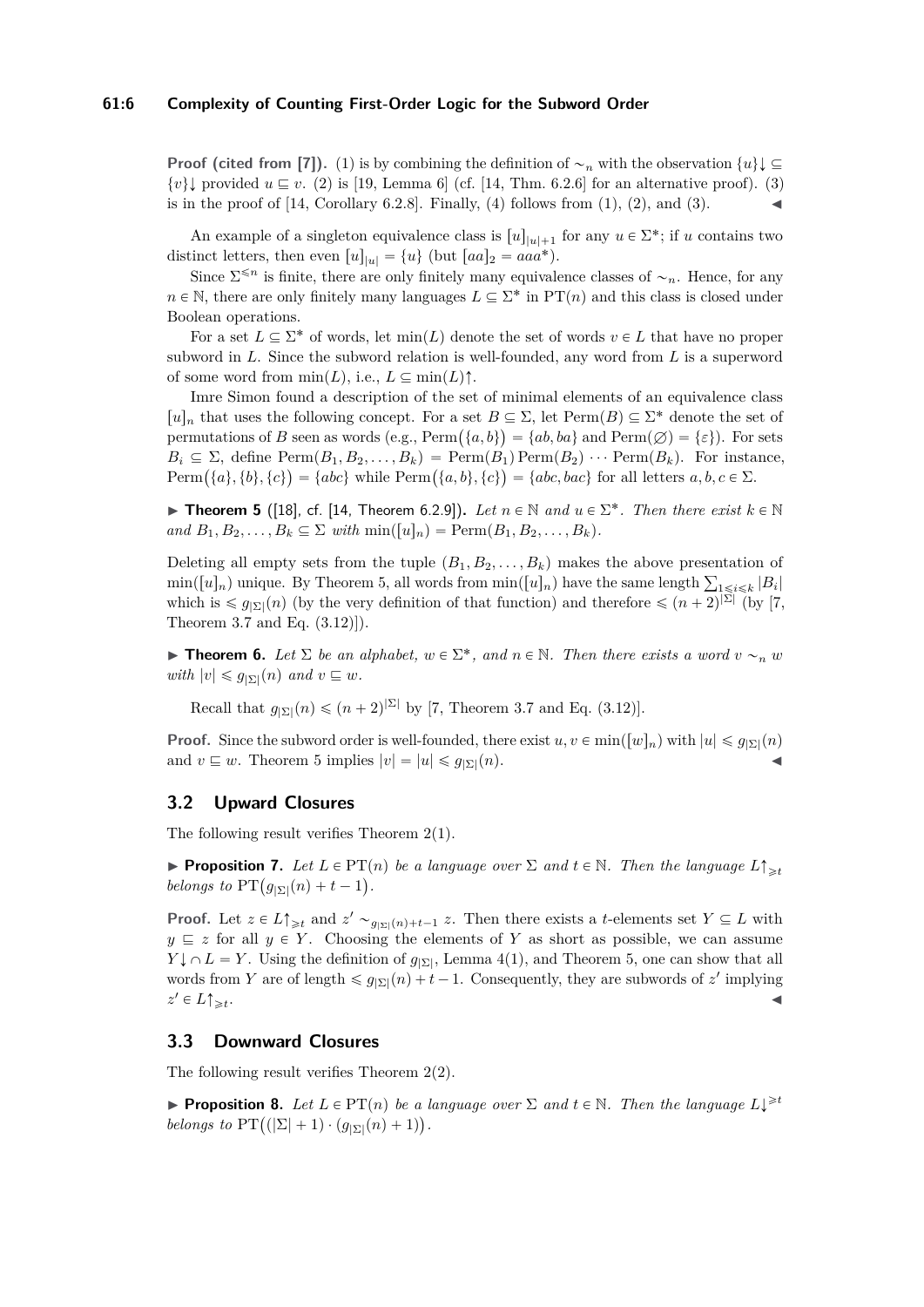**Proof.** Let  $F \subseteq L$  denote the set of elements  $x \in L$  with  $[x]_n$  finite (i.e., a singleton by Lemma  $4(4)$  $4(4)$  and  $I = L \ F$ . From Lemma  $4(2)$  $4(2)$  and  $(3)$ , it follows that *I* has no maximal element implying  $L\downarrow^{\geq t} = F\downarrow^{\geq t} \cup I\downarrow$ .

ment implying  $L^{\infty} = F^{\infty} \cup I$ .<br>By [\[7,](#page-10-5) Theorem 5.5], the height of  $I\downarrow$  is  $\leq (|\Sigma| + 1) \cdot (g_{|\Sigma|}(n) + 1)$ . By definition of  $g_{\vert \Sigma \vert}(n)$ , all words in *F* have length  $\leqslant g_{\vert \Sigma \vert}(n)$ . Hence the height of  $F\downarrow^{\geqslant t}$  is  $\leqslant g_{\vert \Sigma \vert}(n) + 1 \leqslant$  $g_{\vert \Sigma \vert} (n)$ , all words in *F*<br>  $(\vert \Sigma \vert + 1) \cdot (g_{\vert \Sigma \vert} (n) + 1)$ . John Stein Stein Stein Stein Stein Stein Stein Stein Stein Stein Stein Stein Stein Stein Stein Stein Stein S<br>John Stein Stein Stein Stein Stein Stein Stein Stein Stein Stein Stein Stein Stein Stein Stein Stein Stein Ste

# **3.4 Incomparability Set**

There are three types of equivalence classes  $[x]_n$ : the singletons, the chains, and the infinite ones which are no chains. Propositions [9,](#page-6-0) [11,](#page-6-1) and [15,](#page-7-0) respectively, bound the heights of  $[x]_n \rVert_{\geq t}$  for these three types of equivalence classes and collectively verify Theorem [2\(](#page-3-0)3).

<span id="page-6-0"></span>**Proposition 9.** Let  $n, t \in \mathbb{N}$  and  $x \in \Sigma^*$  such that  $L = [x]_n$  is a singleton. Then *L*∥<sup>≥*t*</sup> ∈ PT $(g_{|\Sigma|}(n))$ .

**Proof.** If  $t \neq 1$ , then  $L \parallel^{\geq t} \in \{\emptyset, \Sigma^*\}$ , hence of height  $0 \leq g_{|\Sigma|}(n)$ . If  $t = 1$ , then  $L \parallel^{\geq t}$  is the complement of  $\{x\} \uparrow \cup \{x\} \downarrow \setminus \{x\}$ , two languages of height  $\leq |x|$ . Since  $[x]_n$  is a singleton, the definition of  $g_{|\Sigma|}$  implies  $|x| \le g_{|\Sigma|}(n)$ .

Next, we consider the case that  $[x]_n$  is a chain and bound the height of  $[x]_n \rvert^{\geq t}$ . The following lemma provides the central argument that will also be used later.

<span id="page-6-2"></span>**Lemma 10.** Let  $t \ge 1$  and let C be the convex chain  $x_0 \subsetneq x_1 \subsetneq \cdots$ . Then  $C \parallel^{< t}$  $C \cup \{x_{t-1}\}\downarrow$ .

**Proof.** Since subwords of  $x_{t-1}$  are, at most, incomparable with  $x_0, x_1, \ldots, x_{t-2}$ , the inclusion " $\supseteq$ " is obvious. Now let  $x \notin C \cup \{x_{t-1}\}\}\right$ . Since  $x_0 \subseteq x_{t-1}$ , this implies  $x \supseteq x_0$  or  $x \parallel x_0, x_{t-1}$ . In the first case, convexity of *C* and  $x \notin C$  imply that *x* is incomparable with infinitely many elements of *C*. In the latter case, *x* is incomparable with all  $x_i$  for  $0 \le i \le t - 1$ .

<span id="page-6-1"></span>**Proposition 11.** *Let*  $n, t \in \mathbb{N}$  *and*  $x \in \Sigma^*$  *such that*  $C = [x]_n$  *is a chain. Then*  $C \parallel^{\geq t} \in \mathrm{PT}(g_{|\Sigma|}(n) + t)$ .  $g_{\vert\Sigma\vert}(n)+t$ .

**Proof.** Since  $C \parallel \ge 0$  =  $\Sigma^* \in PT(0)$ , it remains to consider the case  $t > 0$ .

List the elements of *C* in increasing order:  $x_0 \subsetneq x_1 \subsetneq x_2 \cdots$ . Since *C* is convex by Lemma [4](#page-4-5)[\(1\)](#page-4-1), we obtain  $|x_i| = |x_0| + i$  for all  $i \ge 0$ . By Lemma [10,](#page-6-2)  $C \parallel^{\ge t}$  is the complement of  $C \cup \{x_{t-1}\}\}\right$ . But  $C$  is of height  $n$ . Furthermore  $|x_{t-1}| = |x_0| + t - 1 < g_{|\Sigma|}(n) + t$  since  $x_0 \in \min(C)$  implying that the height of  $\{x_{t-1}\}\}\$  is  $\leqslant g_{|\Sigma|}(n) + t$ .

It remains to prove a similar statement for infinite equivalence classes  $x_n$  that are not a chain. The proof of the case  $t = 1$  from [\[7\]](#page-10-5) first shows that  $[x]_n$  contains two elements of every length  $|x|$ . Consequently, every word of length  $|x|$  is incomparable with some word from  $[x]_n$ , i.e.,  $[x]_n \rVert^{\geq 1}$  is cofinite and therefore piecewise testable.

Our proof for  $t > 1$  shows that the set of pairs of words of equal length can be grouped into two convex chains, i.e., the equivalence class  $[x]_n$  contains two convex chains that intersect, at most, in min $([x]_n)$  (Lemma [14\)](#page-7-1). Then we apply Lemma [10.](#page-6-2) But first, we need some insight into convex chains which is the topic of the following considerations.

<span id="page-6-3"></span>**Example 12.** *Let*  $x, y \in \Sigma^*$  *and*  $a \in \Sigma$ *. Then*  $xa^*y$  *is a convex chain.* 

**Proof.** The language  $xa^*y$  is clearly a chain and one shows that  $xa^ky \subseteq z \subseteq xa^my$  implies the existence of  $\ell$  with  $z = xa^{\ell}y$ .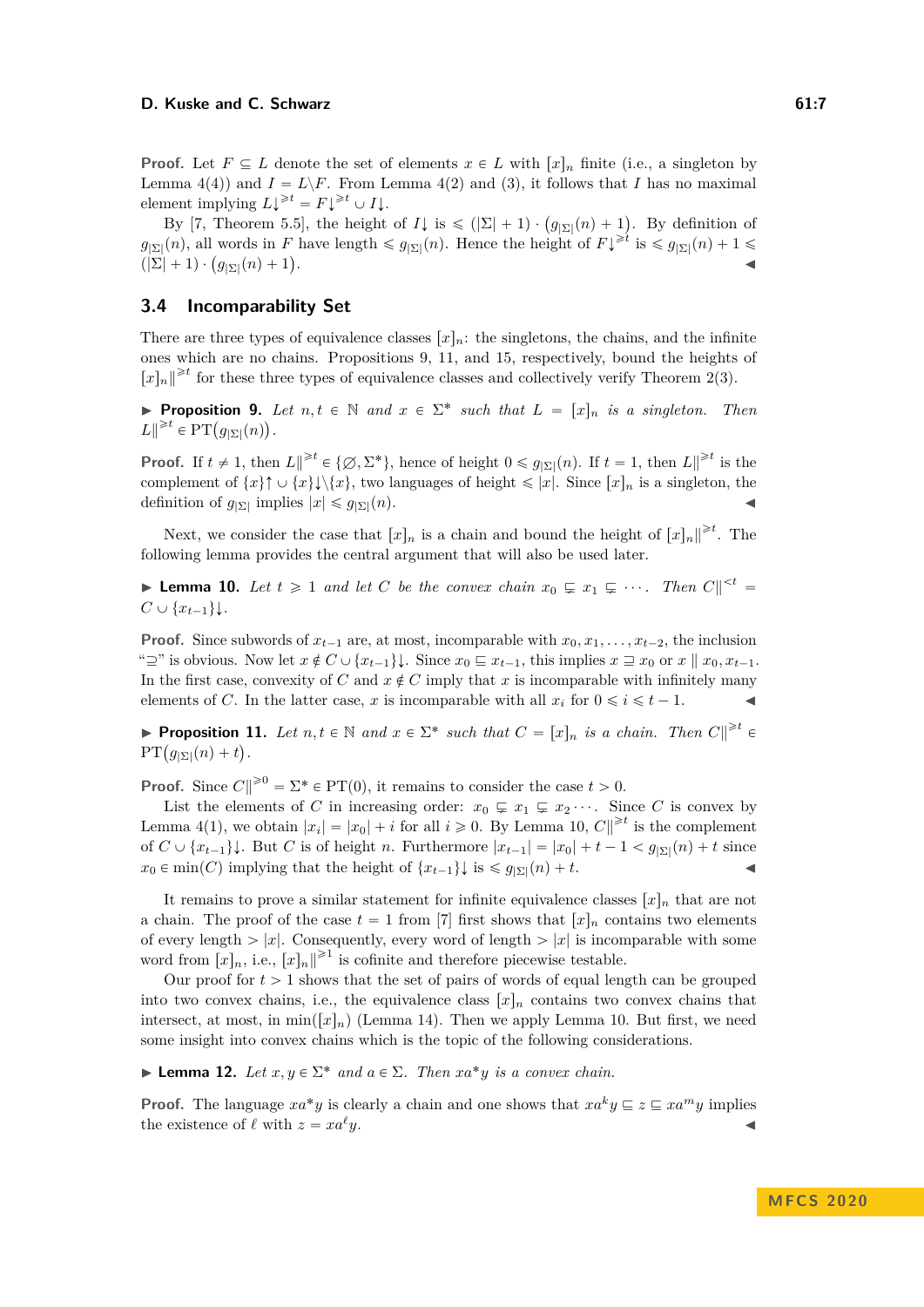#### **61:8 Complexity of Counting First-Order Logic for the Subword Order**

The third item of the following lemma implies, together with Theorem [5,](#page-5-0) that the maximal *a*-prefixes of two words from  $\min([x]_n)$  differ in length by at most one.

<span id="page-7-2"></span>**Example 13.** *Let*  $B_1, B_2, \ldots, B_k \subseteq \Sigma$  *be non-empty,*  $a \in \Sigma$  *and*  $u, v \in \Sigma^*$ .

► **Lemma 13.** Let  $B_1, B_2, \ldots, B_k \subseteq \Sigma$  be non-empty,  $a \in \Sigma$  and  $u, v \in \Sigma^*$ .<br>
(1) If  $au \in \text{Perm}(B_1, \ldots, B_k)$ , then  $a \in B_1$  and  $u \in \text{Perm}(B_1 \setminus \{a\}, B_2, \ldots, B_k)$ .

(2) *If*  $aau \in \text{Perm}(B_1, \ldots, B_k)$ *, then*  $B_1 = \{a\}.$ 

**(3)** *If*  $u, v \notin a\Sigma^*$  *and*  $m, n \in \mathbb{N}$  *with*  $a^m u, a^n v \in \text{Perm}(B_1, \ldots, B_k)$ *, then*  $|m - n| \leq 1$ *.* 

<span id="page-7-1"></span>**Example 14.** Let  $u \in \Sigma^*$  such that  $[u]_n$  is infinite but not a single chain. Then  $[u]_n$  contains *two infinite convex chains*  $C_1$  *and*  $C_2$  *with*  $C_1 \cap C_2 \subseteq \min([u]_n)$  *and*  $C_i \cap \min([u]_n) \neq \emptyset$  *for*  $i \in \{1, 2\}.$ 

**Proof.** By [\[7,](#page-10-5) Lemmas 6.2 and 6.3], there are words  $x_1, x_2, y_1, y_2 \in \Sigma^*$  and letters  $a, b \in \Sigma$ such that  $x_1x_2, y_1y_2 \in \min([u]_n)$ ,  $x_1ax_2, y_1by_2 \in [u]_n$ , and  $x_1ax_2 \neq y_1by_2$ . Then  $x_1a^*x_2$  and  $y_1 b^* y_2$  form infinite convex chains in  $[u]_n$  (Lemmas [4\(](#page-4-5)[3\)](#page-4-3) and [12\)](#page-6-3) and it remains to be shown that their intersection contains words from  $\min([u]_n)$ , only.

Let  $\ell, m \in \mathbb{N}$  such that  $x_1 a^{\ell} x_2 = y_1 b^m y_2$ . Since  $x_1 x_2, y_1 y_2 \in \min([u]_n)$ , they have the same Parikh image by Theorem [5](#page-5-0) implying  $a = b$  and  $\ell = m$ , i.e.,  $x_1 a^{\ell} x_2 = y_1 a^{\ell} y_2$ .

One first shows, w.l.o.g.,  $|x_1| < |y_1|$  and then distinguishes the cases  $|y_1| \leq |x_1 a^{\ell}|$  and  $|x_1a^{\ell}| < |y_1|$ .

In the first case there exists  $k \in \mathbb{N}$  with  $0 < k \leq \ell$  and  $x_1 a^k = y_1$  and therefore  $a^k y_2 = x_2$ . This leads to  $x_1ax_2 = y_1by_2$ , contradicting our assumption.

It remains to consider the case  $|x_1a^{\ell}| < |y_1|$ . Then there exists a word  $h \neq \varepsilon$  with  $x_1 a^{\ell} h = y_1$  and therefore  $x_2 = h a^{\ell} y_2$ .

By Theorem [5,](#page-5-0) there is a tuple  $\overline{B}$  of nonempty subsets of  $\Sigma$  with  $\min([u]_n) = \text{Perm}(\overline{B}) =$  $\min([u]_n) \ni x_1 a^{\ell} h y_2, x_1 h a^{\ell} y_2$ . Applying Lemma [13\(](#page-7-2)1) and its dual, we obtain a tuple  $\overline{C}$  of nonempty subsets of  $\Sigma$  with  $a^{\ell}h$ ,  $ha^{\ell} \in \text{Perm}(\overline{C})$ . Assuming  $h \in a^*$  leads to  $x_1ax_2 = y_1by_2$ which contradicts our assumption. Hence we can write *h* as  $a^k v$  with  $v \in \Sigma^+ \backslash a \Sigma^*$ . Then  $a^{\ell+k}v = a^{\ell}h$  and  $a^kva^{\ell} = ha^{\ell}$  both belong to Perm $(\overline{C})$ . Hence Lemma [13\(](#page-7-2)3) implies  $\ell \leq 1$ . But  $\ell = 1$  is impossible since  $x_1 a x_2 \neq y_1 a y_2$ . Thus, we obtain  $\ell = 0$ , i.e., the two chains  $x_1 a^* x_2$  and  $y_1 b^* y_2$  intersect, at most, in min([u]<sub>n</sub>).

Now we can handle the remaining equivalence classes, i.e., bound the height of  $[x]_n \rvert^{\geq t}$ provided  $[x]_n$  is infinite but not a chain.

<span id="page-7-0"></span>**Proposition 15.** Let  $n, t \in \mathbb{N}$  and  $x \in \Sigma^*$  such that  $L = [x]_n$  is infinite but not a chain. **Froposition 15.** Let  $n, t \in$ <br> *Then*  $L \parallel^{\geq t} \in PT(g_{\vert \Sigma \vert}(n) + t)$ .

**Proof.** Since  $L \parallel^{\geq 0} = \Sigma^* \in PT(0)$ , it remains to consider the case  $t > 0$ .

By Lemma [14,](#page-7-1) there exist two infinite convex chains  $C_1, C_2 \subseteq L$  such that  $C_1 \cap C_2 \subseteq L$  $\min(L)$  and  $C_i \cap \min(L) \neq \emptyset$  for  $i \in \{1, 2\}$ . By Lemma [10,](#page-6-2) there are words  $x_i \in C_i$  of length  $q_{\Sigma}(n) + t$  such that

$$
L \|\xi^{
$$

We can now put these three propositions together to verify Theorem [2\(](#page-3-0)3).

**Proposition 16.** *Let*  $L \in PT(n)$  *be a language over*  $\Sigma$  *and*  $t \in \mathbb{N}$ *. Then*  $L \parallel^{\geq t} \in PT(g_{|\Sigma|}(n) +$ *t .*

**Proof.** The language *L* is a finite disjoint union of equivalence classes  $[x]_n$ . Hence  $L \parallel^{\geq t}$  can be written as a Boolean combination of languages of the form  $[x]_n \parallel^{\geq s}$  for  $s \in \{0, 1, \ldots, t\}$ . But all these languages have height  $\leq g_{|\Sigma|}(n) + t$ .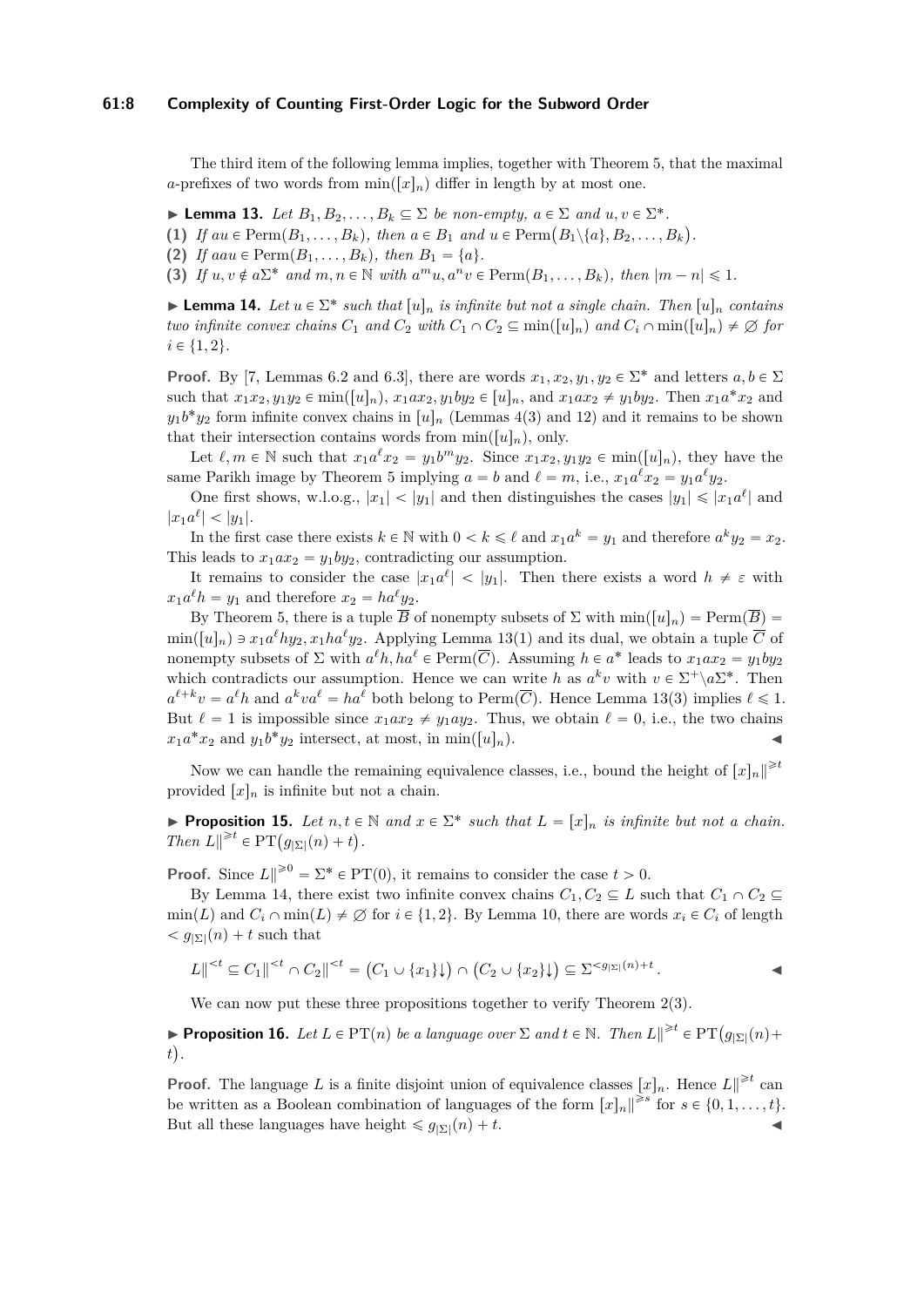# <span id="page-8-2"></span>**4 Expressive Power and Quantifier Elimination**

In this section, we show that every language definable in  $C_{\text{ptNFA}}^2$  is piecewise testable of height bounded in terms of the norm of the defining formula. But first a simple result on the expressive power of quantifier-free formulas.

 $\blacktriangleright$  Lemma 17. Let  $n \in \mathbb{N}$ .

- (1) *Any language*  $L \in PT(n)$  *is defined by some quantifier- and automata-free formula*  $\varphi(x) \in \mathrm{FO}_{\varnothing}^2$  *with*  $||\varphi(x)|| \leq n$ *.*
- **(2)** *If*  $\varphi(x) \in \text{FO}_{\text{ptNFA}}^2$  *is a quantifier-free formula with*  $||\varphi|| \leq n$ *, then it defines a language from*  $PT(n+1)$ *.*

**Proof.** By the very definition of  $\sim$ <sub>n</sub>, the first claim holds for all equivalence classes  $[x]_n$  and therefore for any language from  $PT(n)$ .

For the second claim, we use that the depth of any pt-nfa in  $\varphi$  is bounded by *n* and the same holds for the length of constants in  $\varphi$ .

**Example 18.** The language  $\{aaa\}$  belongs to  $PT(4)\PT(3)$ , and it can be defined by the formula  $x = aaa$  of norm 3. Hence, in the first statement of the above lemma, the converse implication does not hold.

Regarding the second statement, the language  $\{aaa\}a^*$  belongs to PT(3), but cannot be defined by a formula of norm  $\leq 2$ . Hence, also that implication cannot be inverted.

 $\mathbf{r}$ 

<span id="page-8-0"></span>**Fineorem 19.** Let  $c = 2 \cdot |\Sigma|$  and  $\varphi(x) \in C^2_{\text{ptNFA}}$ . Then the language  $L_{\varphi} =$  $u \in \Sigma^* \mid \mathcal{S} \models$  $\varphi(u)$ ( *is piecewise testable of height*  $\lt 2^{c^{2||\varphi||}}$ .

**Proof.** The claim is shown by induction on the construction of the formula  $\varphi$ . The cases that  $\varphi(x)$  is quantifier-free or a Boolean combination are straightforward. So let  $\varphi(x)$  $\exists^{\geq t} y$ :  $\varphi'(x, y)$ .

In a first step, one expresses  $\varphi(x)$  as a Boolean combination of formulas  $\exists^{\geq s}y$ :  $(x\theta y \land y)$  $\delta(x, y)$  where  $s \leq t, \theta \in {\{\varphi, \varphi\}}$ ,  $\Rightarrow$ ,  $\|\}$ , and  $\delta(x, y)$  is a conjunction of possibly negated atomic and existential (i.e., starting with  $\exists^{\geq s}$ ) subformulas of  $\varphi'(x, y)$ .

In any such formula,  $\delta(x, y)$  can be written as  $\alpha(x) \wedge \beta(x, y) \wedge \gamma(y)$  with  $||\alpha||, ||\gamma|| \leq ||\varphi'||$ and  $\beta(x, y)$  a conjunction of formulas of the form  $x \subseteq y$ ,  $x \supseteq y$ , and their negations. Depending on whether  $x\theta y$  is consistent with  $\beta(x, y)$  or not, the formula  $\exists^{\geq s} y$ :  $x\theta y \wedge \delta(x, y)$ is equivalent to  $\perp$  or to

 $\alpha(x) \wedge \exists^{\geq s} y$ :  $x\theta y \wedge \gamma(y)$ *.*

Since  $||\alpha||, ||\gamma|| \le ||\varphi||$ , we can apply the induction hypothesis, i.e., the languages defined by  $\alpha(x)$  and by  $\gamma(y)$  are of bounded height. Then Theorem [2](#page-3-0) allows to also bound the height of the language defined by  $\exists^{\geq s} y$ :  $(x\theta y \wedge \gamma(y))$  (this requires tedious and nonthe height of the language defined by  $\exists^{\varepsilon \circ} y$ :  $(x \theta y \wedge \gamma(y))$  (this requires tedious and non-<br>illuminating calculations that use, in particular, the estimate  $(|\Sigma| + 1) \cdot (g_{|\Sigma|}(n) + m)$  $(m + n + 2)^c$  $\blacksquare$ ).

Since piecewise testable languages of bounded height can be defined by quantifier-free formulas from  $FO^2_{\emptyset}$ , we obtain the following quantifier-elimination result (that does not only hold for formulas with a single free variable since only atomic formulas make "proper" use of more than one variable).

<span id="page-8-1"></span>► **Corollary 20.** *Let*  $c = 2 \cdot |\Sigma|$ *. Every*  $C_{ptNFA}^2$ *-formula*  $\varphi$  *is equivalent to some quantifierand automata-free formula*  $\psi \in \mathrm{FO}_{\varnothing}^2$  *with*  $||\psi|| < 2^{c^{2||\varphi||}}$ .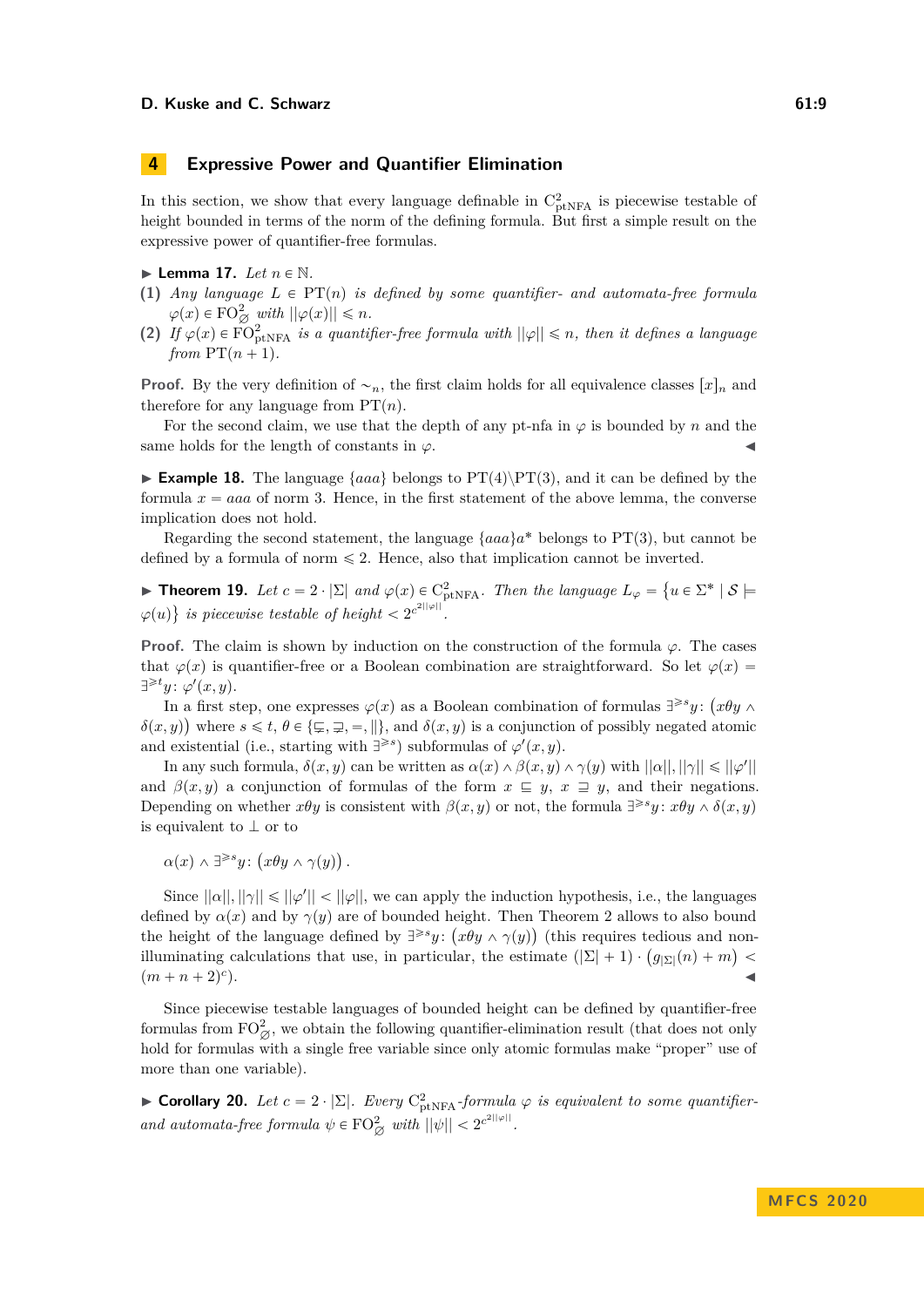#### **61:10 Complexity of Counting First-Order Logic for the Subword Order**

For first-order formulas  $\varphi$ , this result can be found in [\[7,](#page-10-5) Cor. 7.4 and Thm. 7.5].

Note that the above corollary implies in particular that the logics  $C_{\text{ptNFA}}^2$  and  $FO_{\varnothing}^2$  are equally expressive (a description of this expressive power in terms of subword-piecewise testable relations can be found in  $[7,$  Theorem  $7.2(ii)]$ ). But we have the following result on the succinctness.

<span id="page-9-0"></span>**Finder 121.** The logic  $C^2_{\emptyset}$  is exponentially more succinct than  $FO^2_{\emptyset}$ .

**Proof.** Let  $\Sigma = \{a\}$  and  $n \in \mathbb{N}$ . Then  $w_n = a^{2^n - 1}$  is the only word satisfying the formula

$$
\varphi_n(x) = \exists^{\geqslant 2^n} y \colon y \sqsubseteq x \land \neg \exists^{\geqslant 2^n+1} y \colon y \sqsubseteq x \, .
$$

The size of this formula is in  $O(n)$  since the thresholds are encoded in binary.

Now let  $\psi_n$  be an equivalent first-order formula. Since  $\Sigma$  is a singleton, one can eliminate all constants from  $\psi_n$  (incurring a linear increase in size). Since  $\psi_n(x)$  distinguishes  $w_n$  from  $w_n a$ , its quantifier depth is  $\geq 2^n - 1$  which implies the claim.

# $\frac{\mathbf{5}}{\mathbf{5}}$  Complexity of the  $\mathrm{C}^2_{\text{ptNFA}}$ -Theory

We now adapt the technique by Ferrante and Rackoff from first-order logic to its extension by threshold counting quantifiers to derive our upper complexity bound from Corollary [20.](#page-8-1)<sup>[3](#page-9-1)</sup> Central to this proof is the following lemma expressing that quantification in formulas can be restricted to words of bounded length. This property is the core of the method by Ferrante and Rackoff [\[1\]](#page-10-6).

<span id="page-9-2"></span>**Lemma 22.** *Let*  $\varphi(x) = \exists^{\geq t} y$ :  $\psi(x, y)$  *be a formula from*  $C_{\text{ptNFA}}^2$ *. Let*  $c = 2 \cdot |\Sigma|$ *,*  $N \in \mathbb{N}$  $w$ ith  $2^{c^{2||\varphi||}} \leq N$ , and  $u \in \Sigma^*$  with  $|u| < N$ . Then  $S \models \varphi(u)$  iff there are *t* words *v* of length  $\langle X \rangle \leq N^{2c}$  such that  $\mathcal{S} \models \psi(u, v)$ .  $\mathbf{r}$ 

**Proof.** For the non-trivial implication assume there are  $t$  words in the language  $L :=$ non-trivial implication assume there are t words in the language  $L := \{v \in \mathbb{R}^n : v \in \mathbb{R}^n : v \in \mathbb{R}^n : v \in \mathbb{R}^n : v \in \mathbb{R}^n : v \in \mathbb{R}^n : v \in \mathbb{R}^n : v \in \mathbb{R}^n : v \in \mathbb{R}^n : v \in \mathbb{R}^n \}$  $\Sigma^* \mid \mathcal{S} \models \psi(u, v) \}.$ 

Corollary [20](#page-8-1) yields a formula  $\psi'(x, y) \in \mathrm{FO}_{\varnothing}^2$  equivalent to  $\psi(x, y)$  such that  $||\psi'|| < N$ . Substituting *u* for *x* does not increase the norm since  $\psi'$  is quantifier-free and  $|u| < N$ . Since *L* is defined by this formula  $\psi'(u, y)$ , we get  $L \in PT(N)$ . Since  $|L| \geq t$ , the definition of  $g_{|\Sigma|}$ and Lemma [4\(](#page-4-5)[1\)](#page-4-1) allow to find *t* words in *L* of length  $\langle N^{2c} \rangle$ . . J

**Proposition 23.** *There is an algorithm that, on input of a formula*  $\varphi(x, y) \in C_{\text{ptNFA}}^2$ and words *u* and *v*, decides whether  $S \models \varphi(u, v)$ . This algorithm uses working space  $polylogarithmic$  *in*  $|\varphi|$  *and doubly exponential in*  $||\varphi(u, v)||$ .

**Proof.** We use a recursive procedure check whose parameters are

- a  $C^2_{\text{ptNFA}}$ -formula  $\alpha(x, y)$ ,
- $\equiv$  two words  $w_x$  and  $w_y$ , and
- $\blacksquare$  a natural number *N*.

It evaluates the formula  $\alpha(w_x, w_y)$  recursively. When encountering a formula  $\alpha(x, y)$  $\exists^{\geq t} y$ :  $\psi(x, y)$ , it calls check $(\psi, w_x, w'_y, N^{2c})$  for all words  $w'_y$  of length  $\langle N^{2c} \rangle$  and counts those that return true.

This procedure returns, if started with the correct value for *N*, the correct value due to Lemma [22.](#page-9-2)  $\blacksquare$ 

<span id="page-9-1"></span><sup>3</sup> For first-order logic, the use of Corollary [20](#page-8-1) can be replaced by the corresponding statements from [\[7,](#page-10-5) Cor. 7.4 and Thm. 7.5].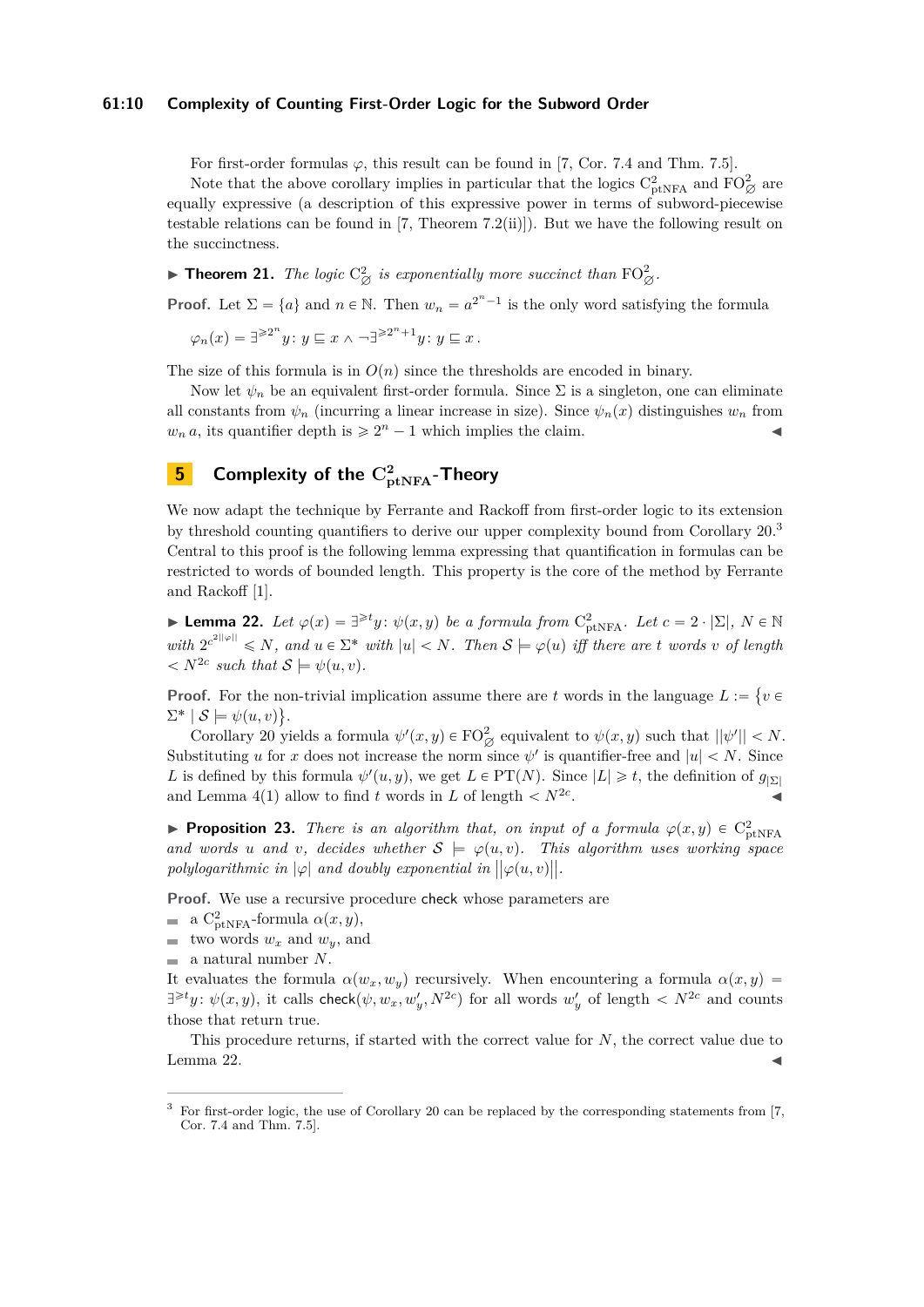**Theorem 24.** *The*  $C_{\text{ptNFA}}^2$ -theory of S is decidable in doubly exponential space.

# **6 Summary and Open Question**

We considered the extension of first-order logic by threshold-counting quantifiers over the subword order with piecewise testable predicates and constants. We showed that the 2 variable fragment of this theory is decidable in two-fold exponential space. This extends a result from [\[7\]](#page-10-5) in two aspects: first, we add threshold counting quantifiers and piecewise testable predicates to first-order logic and, secondly, we improve their upper bound by one exponent. Our proof relies on two independent aspects: the consideration of the height of definable languages (which is a direct continuation from [\[7\]](#page-10-5)) and an adaptation of Ferrante and Rackoff's method [\[1\]](#page-10-6).

The work done in this paper can be continued in the following directions:

Addition of further binary relations: Let C be some collection of binary relations on  $\Sigma^*$  $\blacksquare$ such that Boolean combinations of relations from  $\mathcal{C} \cup \{\subseteq\}$  are effectively rational. This holds, e.g., if  $C$  consists of the prefix relation, the relation "have equal length", the cover relation as well as powers thereof (e.g., the relation " $u \subseteq v$  and  $|v| - |u| = k$ " for fixed  $k \in \mathbb{N}$ ). Then the proof of [\[6,](#page-10-3) Theorem 5.5] can be extended to show the following result: The FO<sub>NFA</sub>-theory of the extension of the structure S with the binary relations from C is decidable. If the Boolean combinations are even effectively unambiguous rational, then the  $C_{NFA}^2$ -theory becomes decidable using the arguments from [\[13\]](#page-11-7) (where the result is demonstrated in case  $\mathcal C$  contains the cover relation, only).

It is not clear for which sets  $C$  the  $C_{ptNFA}^2$ -theory becomes decidable in elementary space (which is the case for  $C = \emptyset$  as demonstrated in this paper). The same question applies already for the  $\mathrm{FO}_\varnothing^2$ -theory.

Addition of regular predicates: By [\[13\]](#page-11-7), the  $C_{NFA}^2$ -theory is decidable, but the only known  $\overline{a}$ algorithm is non-elementary. On the other hand, the  $C_{\text{ptNFA}}^2$ -theory is decidable using elementary space. It is not clear whether there are other classes of nfas  $A \subseteq NFA$  such that the  $C_A^2$ - or  $FO_A^2$ -theory are decidable in elementary space.

#### **References**

- <span id="page-10-6"></span>**1** J. Ferrante and Ch. Rackoff. *The computational complexity of logical theories*. Lecture Notes in Mathematics, vol. 718. Springer, 1979.
- <span id="page-10-1"></span>**2** A. Finkel and Ph. Schnoebelen. Well-structured transition systems everywhere! *Theoretical Computer Science*, 256:63–92, 2001.
- <span id="page-10-4"></span>**3** S. Halfon, Ph. Schnoebelen, and G. Zetzsche. Decidability, complexity, and expressiveness of first-order logic over the subword ordering. In *LICS'17*, pages 1–12. IEEE Computer Society, 2017.
- <span id="page-10-0"></span>**4** G. Higman. Ordering by divisibility in abstract algebras. *Proc. London Math. Soc.*, 2:326–336, 1952.
- <span id="page-10-2"></span>**5** J. Ježek and R. McKenzie. Definability in substructure orderings. I: Finite semilattices. *Algebra Univers.*, 61(1):59–75, 2009.
- <span id="page-10-3"></span>**6** P. Karandikar and Ph. Schnoebelen. Decidability in the logic of subsequences and supersequences. In *FSTTCS'15*, Leibniz International Proceedings in Informatics (LIPIcs) vol. 45, pages 84–97. Leibniz-Zentrum für Informatik, 2015.
- <span id="page-10-5"></span>**7** P. Karandikar and Ph. Schnoebelen. The height of piecewise-testable languages and the complexity of the logic of subwords. *Logical Methods in Computer Science*, 15(2), 2019.